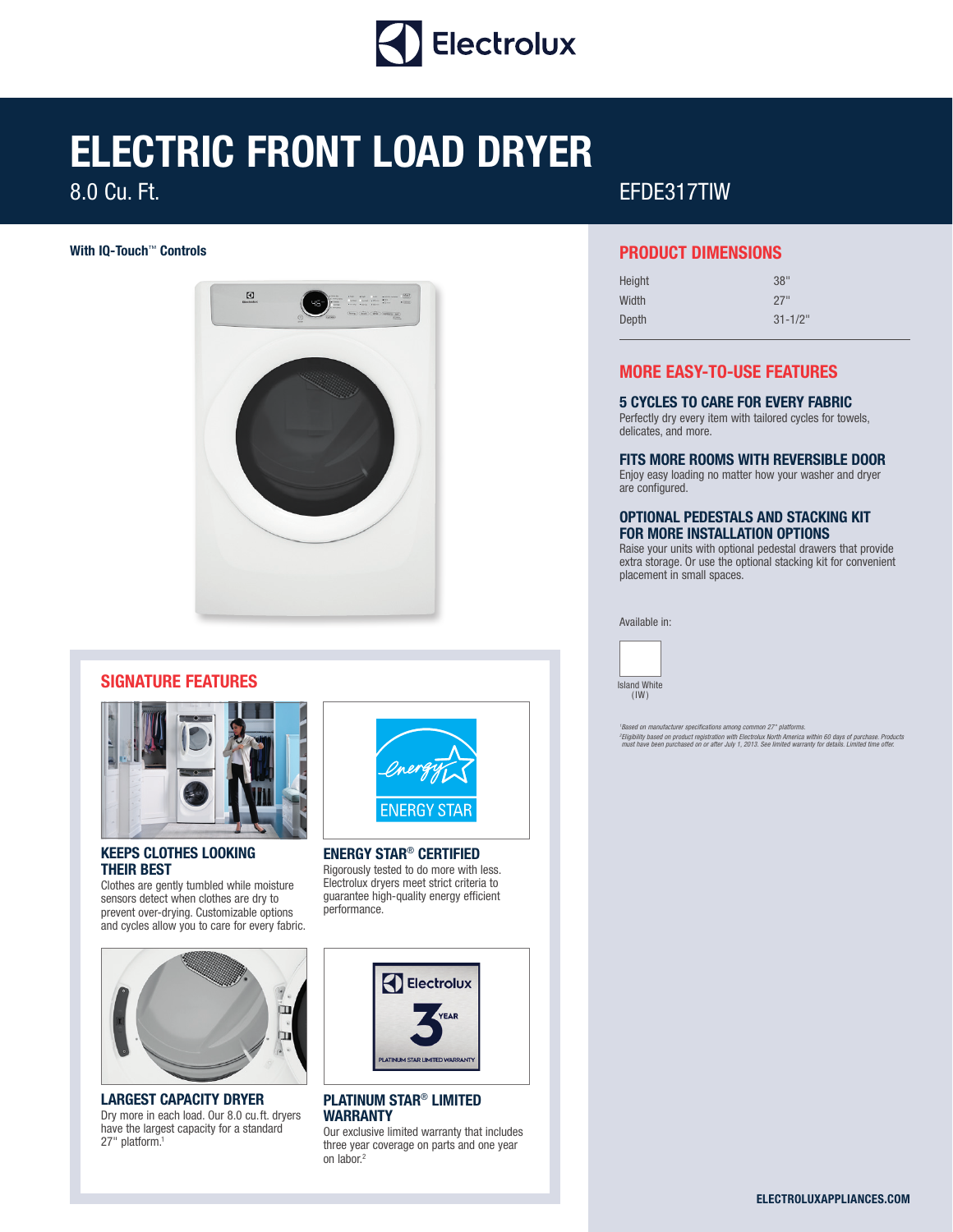# **ELECTRIC FRONT LOAD DRYER**

EFDE317TIW

# Electrolux

### **27" ELECTRIC FRONT LOAD DRYER**

| Capacity D.O.E.                                                                                                                                                                            | 8.0 Cu. Ft.          |
|--------------------------------------------------------------------------------------------------------------------------------------------------------------------------------------------|----------------------|
| <b>FEATURES</b>                                                                                                                                                                            |                      |
| Pull-to-Open Door                                                                                                                                                                          | Yes                  |
| IQ-Touch™ Controls                                                                                                                                                                         | Yes                  |
| Perfect Steam™ Dry System                                                                                                                                                                  |                      |
| Dry System                                                                                                                                                                                 | Luxury-Dry™          |
| <b>Sound System</b>                                                                                                                                                                        | Luxury-Quiet™        |
| Lighting                                                                                                                                                                                   |                      |
| <b>Tumble System</b>                                                                                                                                                                       | Gentle Tumble™       |
| <b>Moisture Sensor</b>                                                                                                                                                                     | Yes                  |
| <b>Dryer Drum</b>                                                                                                                                                                          | <b>Painted Steel</b> |
| Tumble Speed (RPM)                                                                                                                                                                         | 50                   |
| Reversible Door                                                                                                                                                                            | Yes                  |
| Adjustable Leveling Legs                                                                                                                                                                   | Yes                  |
| <b>ENERGY STAR®</b>                                                                                                                                                                        | Yes                  |
| NSF <sup>®</sup> Certified                                                                                                                                                                 |                      |
|                                                                                                                                                                                            |                      |
| <b>CYCLES</b>                                                                                                                                                                              |                      |
| Timed Dry (Auto, 60, 30), Heavy Duty, Towels, Normal, Delicates                                                                                                                            | 5                    |
| <b>OPTIONS</b>                                                                                                                                                                             |                      |
| <b>Temperature Selections</b>                                                                                                                                                              | 3                    |
| <b>Add Steam</b>                                                                                                                                                                           |                      |
| Electronic Auto Dry System                                                                                                                                                                 |                      |
| <b>Manual Timed Dry Selections</b>                                                                                                                                                         | 3                    |
| Eco                                                                                                                                                                                        | Yes                  |
| End-of-Cycle Chime                                                                                                                                                                         | On/Off               |
| <b>Extended Tumble</b>                                                                                                                                                                     |                      |
| Anti-Static                                                                                                                                                                                |                      |
| Line Drv                                                                                                                                                                                   |                      |
| <b>Wrinkle Release</b>                                                                                                                                                                     | Yes                  |
| <b>Dryness Levels</b>                                                                                                                                                                      | 3                    |
|                                                                                                                                                                                            |                      |
| INSTALLATION OPTIONS                                                                                                                                                                       |                      |
| Freestanding, Under Counter*, Stacked (Above Washer),<br>Pedestal, Hidden (In Closet), Second Floor                                                                                        | <b>Yes</b>           |
| 4-Way Dryer Venting                                                                                                                                                                        | Yes                  |
|                                                                                                                                                                                            |                      |
| ACCESSORIES                                                                                                                                                                                |                      |
| Luxury-Glide <sup>®</sup> Pedestal with Spacious Storage Drawer-                                                                                                                           |                      |
| Island White - PN# EPWD157SIW                                                                                                                                                              | Optional             |
| Dryer Stacking Kit - PN # STACKIT7X                                                                                                                                                        | Optional             |
| Drying Rack - PN # A04840701                                                                                                                                                               | Optional             |
| Specifications                                                                                                                                                                             |                      |
| $Color -$                                                                                                                                                                                  |                      |
| <b>Island White</b>                                                                                                                                                                        | <b>IW</b>            |
| Maximum Exhaust Duct Length** (Ft.)                                                                                                                                                        | 125                  |
| <b>Power Supply Connection Location</b>                                                                                                                                                    | Rear                 |
| <b>Voltage Rating</b>                                                                                                                                                                      | 240V/60Hz/30A        |
| Connected Load (kW Rating) @ 240 Volts                                                                                                                                                     | 6.0                  |
| Amps @ 240 Volts                                                                                                                                                                           | 25                   |
| Heating Element @ 240 Volts (Watts)                                                                                                                                                        | 4.700                |
| Shipping Weight (Approx.)                                                                                                                                                                  | 140 Lbs.             |
| *Side-by-Side units in under-counter installation require custom-built countertop and/or cabinetry.                                                                                        |                      |
| Rigid metal duct preferred, semi-rigid optional and allow deductions for elbows and vents.<br>Refer to Installation Guide on web for additional information.                               |                      |
| NOTE: Always consult local and national electric and plumbing codes. Refer to Product Installation Guide<br>for detailed installation instructions on the web at electroluxappliances.com. |                      |
| Specifications subject to change.                                                                                                                                                          |                      |
|                                                                                                                                                                                            |                      |



| Height (without 15" Pedestal)               | 38"          |
|---------------------------------------------|--------------|
| (with 15" Pedestal)                         | $53 - 1/4$ " |
| Width                                       | 27"          |
| Depth (to Center of Arc Not Including Hose) | $31 - 1/2$ " |
| (with Door 90° Open)                        | $50 - 5/8"$  |



### **Electrolux Major Appliances, N.A.**

**USA** • 10200 David Taylor Drive • Charlotte, NC 28262 • 1-877-4electrolux (1-877-435-3287) • **electroluxappliances.com CANADA** • 5855 Terry Fox Way • Mississauga, ON L5V 3E4 • 1-800-265-8352 • **electroluxappliances.ca** EFDE317T 03/17 © 2017 Electrolux Home Products, Inc.

*High standards of quality at Electrolux Home Products, Inc. mean we are constantly working to improve our products. We reserve the right to change specifications or discontinue models without notice.*